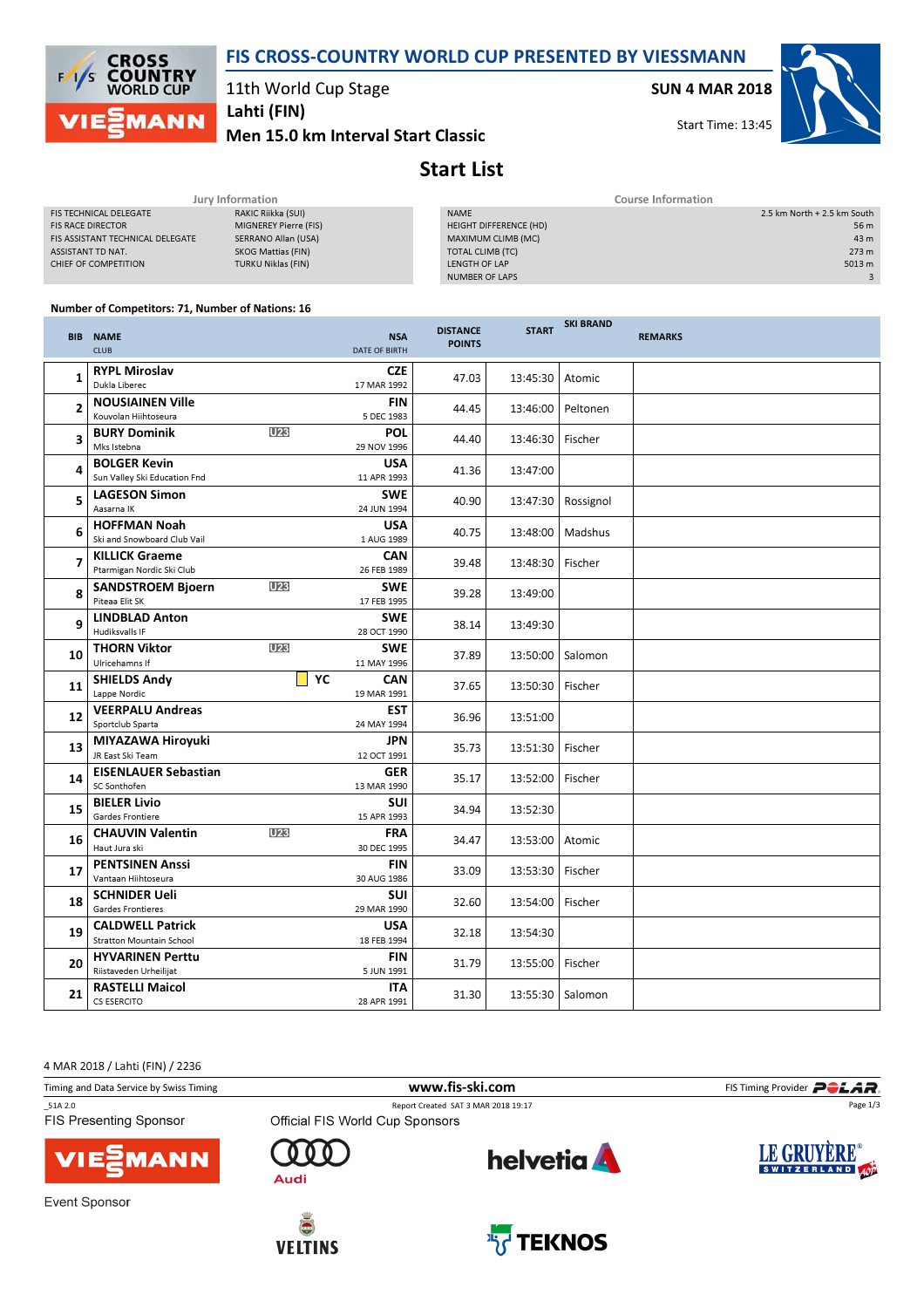## FIS CROSS-COUNTRY WORLD CUP PRESENTED BY VIESSMANN



11th World Cup Stage

Men 15.0 km Interval Start Classic Lahti (FIN)

SUN 4 MAR 2018



Start Time: 13:45

# Start List

|    | <b>BIB NAME</b><br><b>CLUB</b>                             |                                      | <b>NSA</b><br>DATE OF BIRTH | <b>DISTANCE</b><br><b>POINTS</b> | <b>START</b> | <b>SKI BRAND</b> | <b>REMARKS</b> |
|----|------------------------------------------------------------|--------------------------------------|-----------------------------|----------------------------------|--------------|------------------|----------------|
| 22 | <b>KITTILAE Kusti</b><br>Oulun Hiihtoseura                 |                                      | <b>FIN</b><br>9 SEP 1981    | 30.91                            | 13:56:00     | Fischer          |                |
| 23 | <b>NORRIS David</b><br>Alaska Pacific Nordic Ski Center    |                                      | <b>USA</b><br>12 DEC 1990   | 30.43                            | 13:56:30     |                  |                |
| 24 | <b>KERSHAW Devon</b><br>Onaping Falls Nordics Ski Club     |                                      | <b>CAN</b><br>20 DEC 1982   | 28.55                            | 13:57:00     | Fischer          |                |
| 25 | <b>GOLBERG Paal</b><br>Gol II                              |                                      | <b>NOR</b><br>16 JUL 1990   | 27.97                            | 13:57:30     | Madshus          |                |
| 26 | <b>KIRILLOV Ivan</b>                                       | U <sub>23</sub>                      | <b>RUS</b><br>13 DEC 1996   | 27.71                            | 13:58:00     |                  |                |
| 27 | <b>WICK Thomas</b><br>SC Motor Zella-Mehlis                |                                      | <b>GER</b><br>12 APR 1991   | 25.94                            | 13:58:30     | Fischer          |                |
| 28 | <b>NYENGET Martin Loewstroem</b><br>Lillehammer Skiklub    |                                      | <b>NOR</b><br>1 APR 1992    | 25.57                            | 13:59:00     | Fischer          |                |
| 29 | YAKIMUSHKIN Ivan                                           | <b>U23</b> YC                        | <b>RUS</b><br>17 JUN 1996   | 25.51                            | 13:59:30     |                  |                |
| 30 | <b>PATTERSON Scott</b><br>Alaska Pacific Nordic Ski Center |                                      | <b>USA</b><br>28 JAN 1992   | 24.23                            | 14:00:00     |                  |                |
| 31 | <b>SALVADORI Giandomenico</b><br><b>GS FIAMMEGIALLE</b>    |                                      | <b>ITA</b><br>8 OCT 1992    | 23.70                            | 14:00:30     | Atomic           |                |
| 32 | <b>NOECKLER Dietmar</b><br><b>GS FIAMME ORO</b>            |                                      | <b>ITA</b><br>29 SEP 1988   | 22.94                            | 14:01:00     | Fischer          |                |
| 33 | <b>STENSHAGEN Mattis</b><br>Follebu Skiklubb               | U <sub>23</sub>                      | <b>NOR</b><br>13 AUG 1996   | 22.58                            | 14:01:30     |                  |                |
| 34 | <b>VITSENKO Alexey</b>                                     |                                      | <b>RUS</b><br>20 APR 1990   | 21.59                            | 14:02:00     |                  |                |
| 35 | <b>BJORNSEN Erik</b><br>Alaska Pacific Nordic Ski Center   |                                      | <b>USA</b><br>14 JUL 1991   | 20.27                            | 14:02:30     | Rossignol        |                |
| 36 | <b>BURMAN Jens</b><br>Aasarna IK                           |                                      | <b>SWE</b><br>16 AUG 1994   | 18.86                            | 14:03:00     | Salomon          |                |
| 37 | <b>LEHTONEN Lari</b><br>Imatran Urheilijat                 |                                      | <b>FIN</b><br>21 JUN 1987   | 18.34                            | 14:03:30     |                  |                |
| 38 | <b>BAUMANN Jonas</b><br>Tambo Spluegen                     |                                      | <b>SUI</b><br>27 MAR 1990   | 14.55                            | 14:04:00     | Atomic           |                |
| 39 | <b>BING Thomas</b><br>Rhoener WSV Dermbach                 |                                      | <b>GER</b><br>3 APR 1990    | 10.67                            | 14:04:30     | Rossignol        |                |
| 40 | <b>DYRHAUG Niklas</b><br>Tydal IL                          | YC                                   | <b>NOR</b><br>6 JUL 1987    | 10.22                            | 14:05:00     | Fischer          |                |
| 41 | <b>STAREGA Maciej</b><br><b>UKS RAWA Siedlce</b>           |                                      | <b>POL</b><br>31 JAN 1990   | 115.50                           | 14:05:30     | Fischer          |                |
| 42 | <b>KLAEBO Johannes Hoesflot</b><br>Byaasen II              | U <sub>23</sub><br>$\blacksquare$ YC | <b>NOR</b><br>22 OCT 1996   | Seeded                           | 14:06:00     | Fischer          | yellow shirt   |
| 43 | <b>MAKELA Juuso</b>                                        |                                      | <b>FIN</b><br>21 MAR 1994   | 82.67                            | 14:06:30     |                  |                |
| 44 | <b>POLTORANIN Alexey</b>                                   | $\blacksquare$                       | <b>KAZ</b><br>29 APR 1987   | Seeded                           | 14:07:00     | Fischer          |                |
| 45 | <b>LOCKE Julien</b><br>Black Jack Ski Club                 |                                      | <b>CAN</b><br>1 SEP 1993    | 75.98                            | 14:07:30     |                  |                |
| 46 | <b>GAILLARD Jean Marc</b><br>S.C DES DOUANES HTE SAVOIE    |                                      | <b>FRA</b><br>7 OCT 1980    | Seeded                           | 14:08:00     | Salomon          |                |

4 MAR 2018 / Lahti (FIN) / 2236

| Timing and Data Service by Swiss Timing | www.fis-ski.com                     | FIS Timing Provider <b>POLAR</b> .<br>Page 2/3 |             |
|-----------------------------------------|-------------------------------------|------------------------------------------------|-------------|
| 51A 2.0                                 | Report Created SAT 3 MAR 2018 19:17 |                                                |             |
| <b>FIS Presenting Sponsor</b>           | Official FIS World Cup Sponsors     |                                                |             |
| <b>VIE</b> MANN                         | Audi                                | <b>helvetia</b>                                | LE GRUYÈRE® |
| Event Sponsor                           | $-0.04 + -$                         |                                                |             |